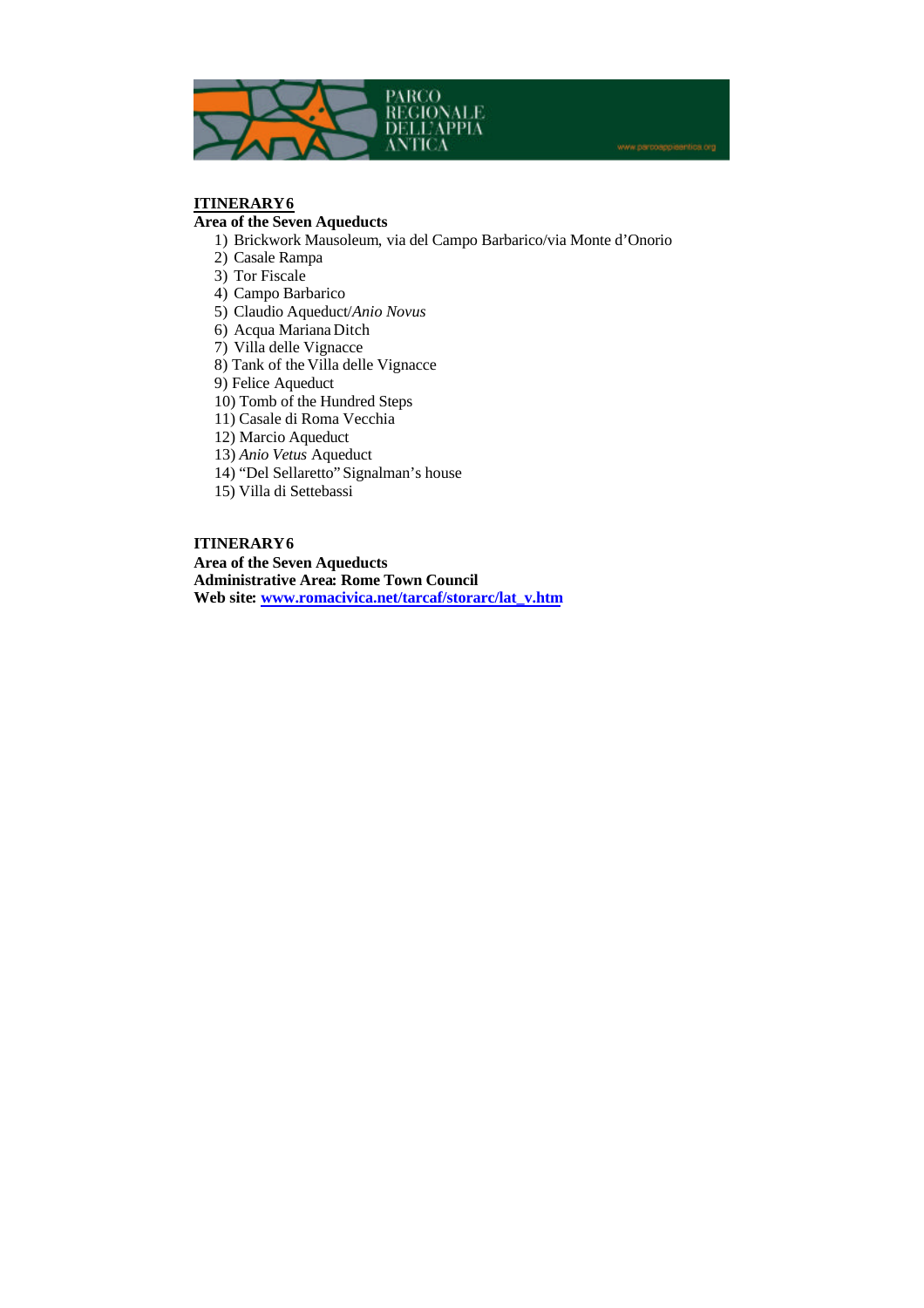

## **1) Brickwork mausoleum**

At the crossroads between via del Campo Barbarico and via Monte d'Onorio there is a brickwork tomb, of the "small temple" kind, dating from the second half of the II century A.D. It consists of two storeys and the façade has been completely redone, whilst the other sides are all original. The burial chamber has a large, rectangular niche, covered by an arch between two smaller niches. The upper floor, where funeral services were held, contains niches which are still preserved, with architectural framework in brick and an apse with remnants of various stucco work. Like other similar monuments in this suburb, this tomb - once the vault between the ground floor and first floor was demolished- was used in modern times as a hayloft.



## **2) Casale Rampa**

Along the via di Tor Fiscale, on the corner with via del Campo Barbarico, stands an ancient "Casale" or farmhouse which incorporates the remains of a Roman tank and still preserves a few web-work wall sections.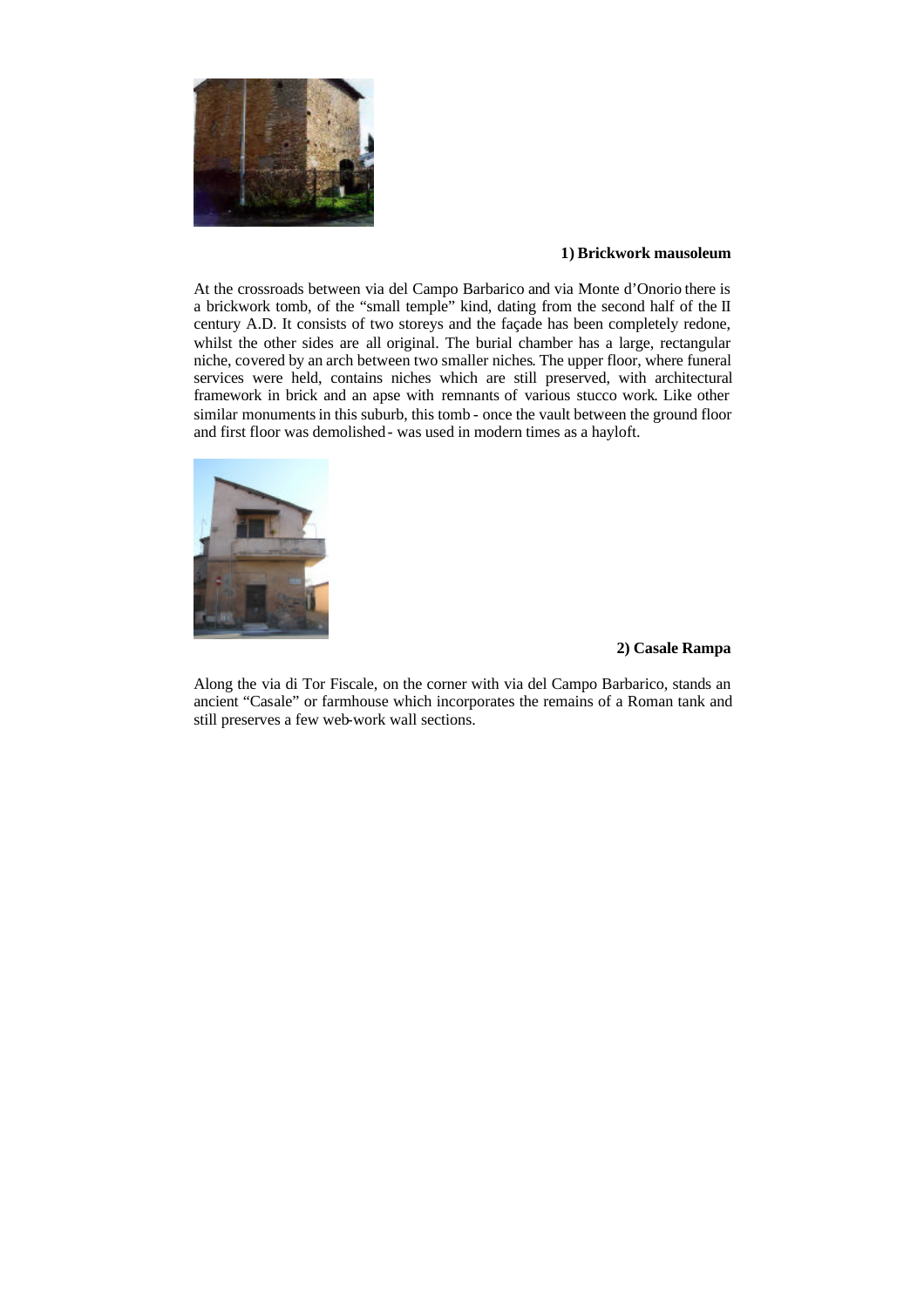

#### **3) Tor Fiscale**

Along the road of the same name visitors can reach the Tower known as "Tor Fiscale", which received its name through its XVII century owner, who was a papal treasurer, hence the appellation "fiscal". The tower, which is about 30 metres high, is built according to the typical building techniques of the XIII century, using small blocks of tuff. This tower is a square structure with small, rectangular windows framed in marble, situated on the first of the two points where the arches of the Claudio and Marcio Aqueducts crossed, making use of the banking. The major arch, in blocks of Peperino stone and forming part of the Claudio Aqueduct, runs in an East/West direction, whilst the smaller one, which is transverse and belongs to the Marcio Aqueduct, runs in a South/East direction.

This structure, which served as a watch tower, was the centre element of a small castle owned by the Annibaldi family and which controlled the via Latina in the region of the "Campo Barbarico".

#### **4) Campo Barbarico**

Inside a trapezoid area formed by the double intersection of the ancient Claudio and Marcio Aqueducts, shortly before the IV mile along the via Latina, in 539 A.D. the king of the Goths Vitiges, laying siege to the city of Rome, set up a fortified camp. He closed in the arches of the aqueducts using stone and earth, a proper, natural fortalice was thus achieved, with no less than 7,000 men encamped there, blocking the flow of supplies to the city from the via Appia and the via Latina. At the same time the besiegers interrupted the flow of water to the city by severing the aqueducts, which were never again to be restored.

From that time on this place is known as the "Campo Barbarico" (barbarian field). Today the arches of the Marcio Aqueduct are replaced by those of the Felice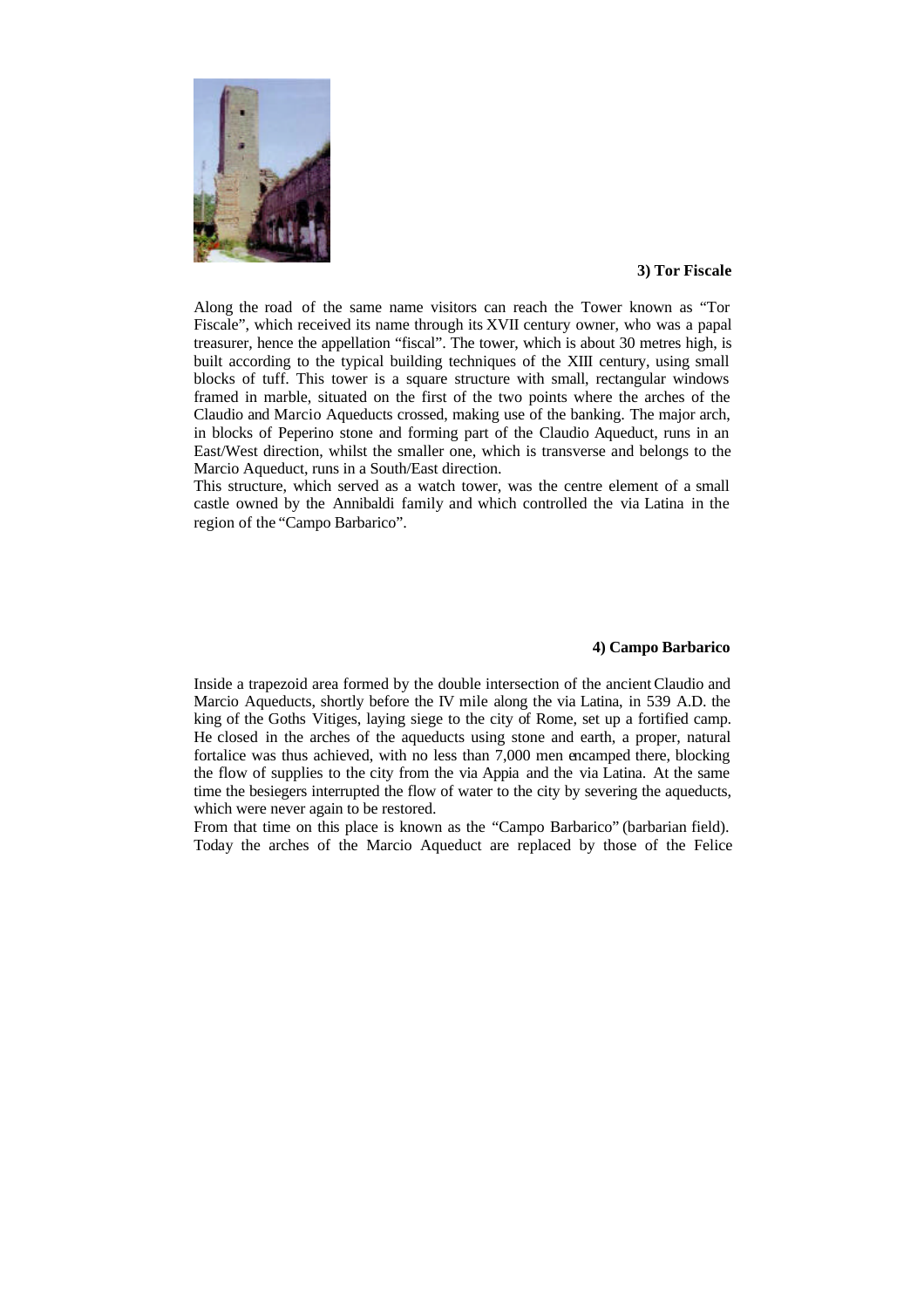Aqueduct, built by Sixtus V, whilst the arches in this section forming the Claudio Aqueduct are no longer preserved.



#### **5) Claudio Aqueduct/Anio Novus**

Work on both these aqueducts was started under Tiberius in 38 A.D. and completed by Claudio in 52 A.D. The *Aqua Claudia* collected water from a spring in the Aniene valley, a short distance away from the source supplying the Marcia. When the channel reached the Capannelle area, where the "piscine limarie" (decantation tanks) were, it resurfaced and then gradually rose above ground level, reaching the centre of Rome on archways continuing for almost 10 km. In the vicinity of the present-day via del Quadraro the arches reached their greatest height, approximately 28 metres. The materials used in their construction are Peperino stone, tuff and travertine. During the Imperial era the arches were reinforced using sub-arches made of bricks. At the points where the aqueduct surfaced above ground the *Anio Novus*, so called to distinguish it from the more ancient *Anio*, ran above the Claudio channel. Built in brickwork, the *Anio Novus* reached Rome at a height which surpassed all the other aqueducts, and several minor aqueducts led off from it, such as the one supplying the Quintili villa (which can be viewed from the Appia Antica at the VI mile).



#### **6) Acqua Mariana Ditch**

This artificial ditch was dug by Pope Callisto II in 1122 to supply the mills and irrigate the vegetable gardens belonging to the Basilica of St. John Lateran. It channels the water from the Roman aqueducts *Aqua Tepula* and *Aqua Iulia*, taken from springs at the foot of the Grottaferrata and Marino hills. It later skirts the Casale di Roma Vecchia farmhouse and then goes underground in the vicinity of the Furba Gate.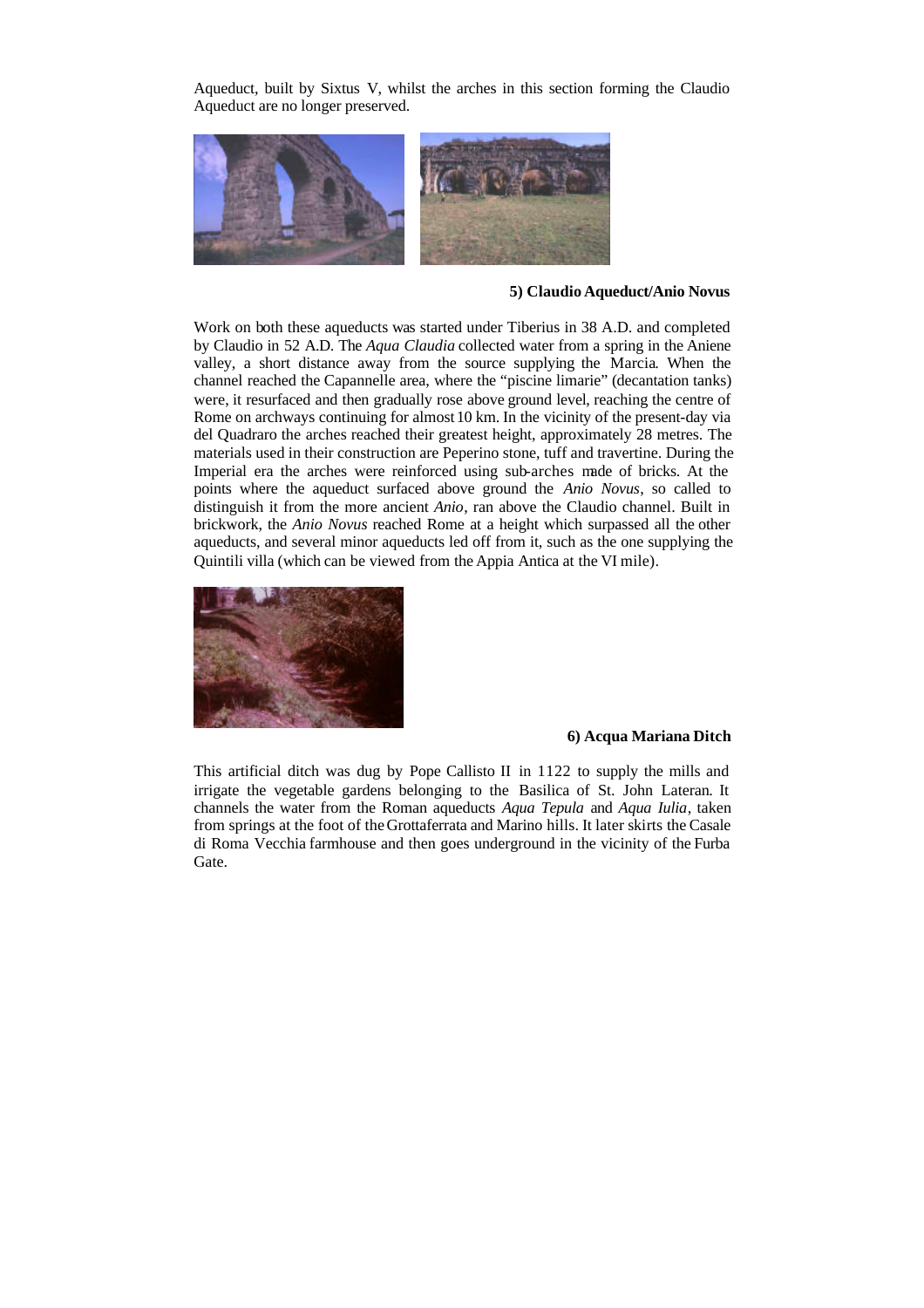Its name derives from the natural stretch higher upstream, which ran inside a deep *Maranus*, which was already known in the Middle Ages. This gave rise to the vulgar "Marana" or "Marrana" (ditch), a term subsequently used to refer to all the ditches in the Roman suburb.



#### **7)Villa delle Vignacce**

In via Lemonia, on top of an artificial embankment running parallel to the road, stand the remains of one of the most extensive villas in the south-east suburb of Rome. Built in web-work and brick "Opus Mixtum" and "Opera Listata", it consists of two main construction phases, dating respectively from the first half of the II and IV centuries A.D. Among the structures which remain, belonging to the thermal section of the villa, there is a vast circular hall, covered with a dome and surrounded by other small rooms in the form of apses. Here is preserved one of the most ancient examples of the use of amphorae to lighten the structure, a construction technique which is to spread during the Constantine era, its most significant example being the dome of the Elena Mausoleum on the via Casilina, called "Tor Pignattara" precisely because of the presence of the amphorae, i.e. "pignatte" (pots), forming part of the structure of the vault. On the basis of official markings on bricks and lead water ducts discovered in the villa, this complex is attributed to Q. Servilio Pudente, an important builder of brickwork who lived in the Hadrian era.



#### **8) Tank of the Villa delle Vignacce**

A short distance from the villa, alongside the Marcio Aqueduct- at this point replaced by the Felice Aqueduct- from which it was supplied, stands a two-storey tank in the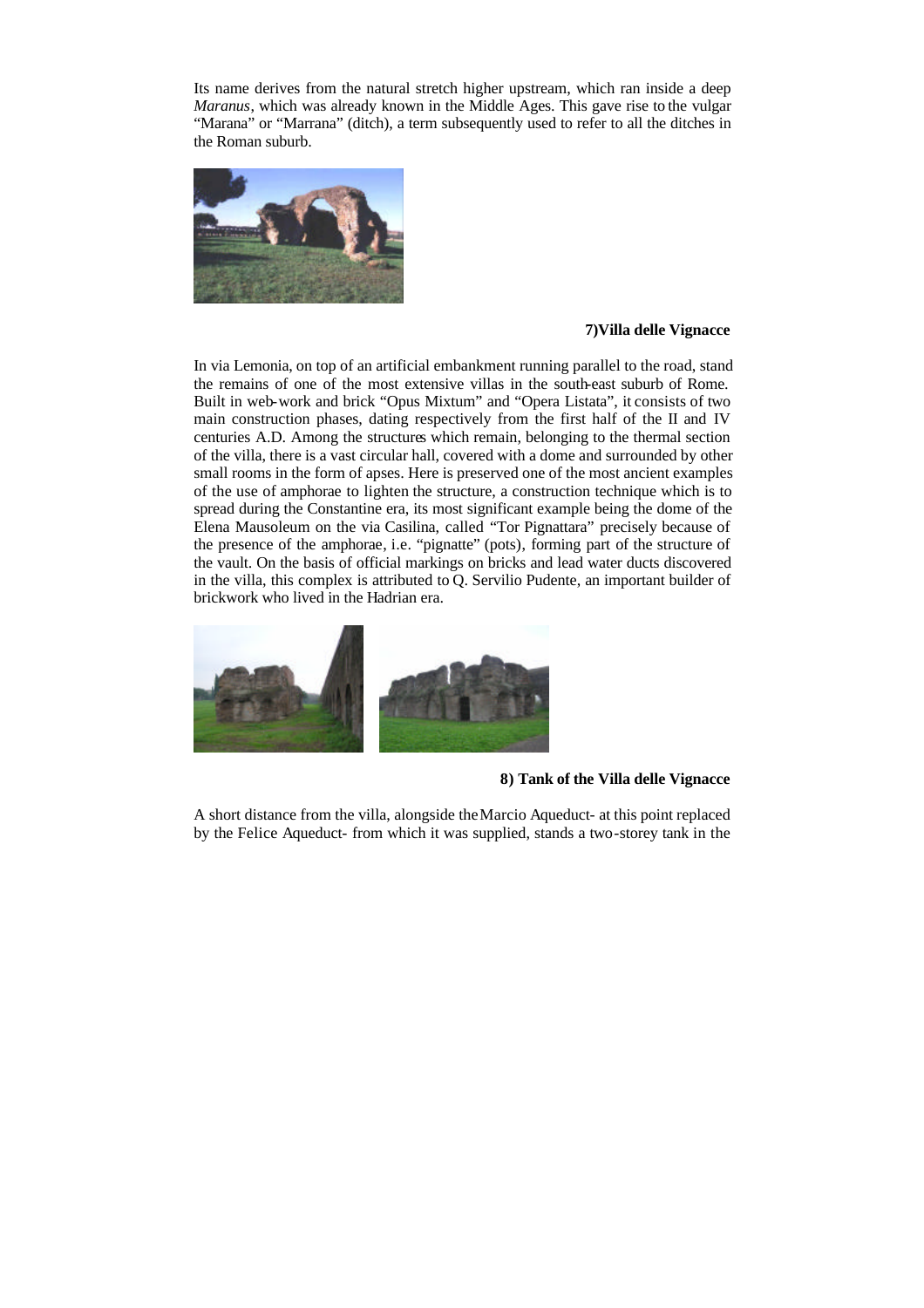shape of an elongated trapezium, with two rows of semi-circular niches, in "Opus Mixtum" web-work and brick, which supplied the complex.



#### **9) Felice Aqueduct**

The Felice Aqueduct, so called using the baptismal name of Felice Peretti, Pope Sixtus V who had it built, was responsible for destroying a large part of the arches in the Marcio Aqueduct, tracing exactly the same course. Built between 1585 and 1590 and taking water from the springs of Pantano Borghese on the via Prenestina, it reaches as far as the Moses fountain by Domenico Fontana in largo Santa Susanna.



#### **10) Tomb of the Hundred Steps**

Between the Claudio Aqueduct and the railway, opposite the IV mile of the ancient via Latina, lies an underground tomb, so called because of its long, characteristic access stairway (there are in fact only 67 steps), reaching a depth of approximately 15 metres below the present-day floor. In the main funeral chamber, built in "Opera Listata" using small blocks of tuff and bricks and with a cross vault ceiling, large arched niches are used to accommodate the marble sarcophagi. I can be referred to the first phase in which the hypogeum was used, and therefore dates from the III century A.D. Side galleries, added at a later stage, branch out from the main cubiculum, with tombs of various kinds hollowed out along the tuff walls. These tombs can be placed as belonging to the first half of the IV century A.D. The hypogeum, which contains both pagan and Christina tombs together, is interpreted as a private, family burial place, belonging to individuals residing in the villas nearby.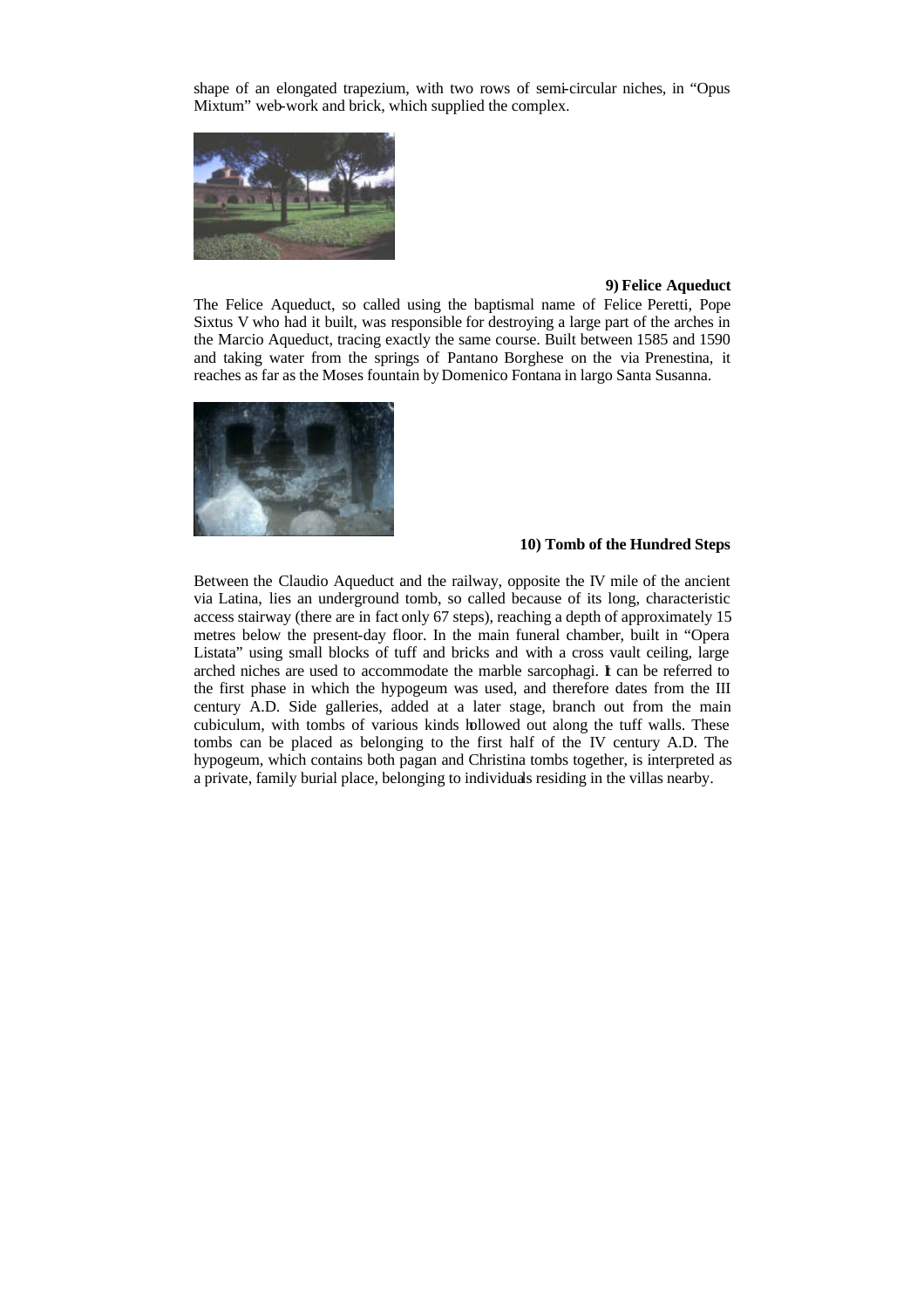

## **11) Casale di Roma Vecchia**

Situated between the IV and V mile along the ancient via Latina, between the Claudio and Marcio Aqueducts, stands the Casale di Roma Vecchia, consisting of a series of buildings, grouped round an inside courtyard. The main structure, dating from the XIII century, is built in small blocks of Peperino stone, flint-stone chips and fragments of re-used marble, incorporating the remains of buildings from the Roman era. Presumably this building originally belonged to the type of tower-farmhouses, a combination of the strategic control function provided by the tower and a baronial manor, subsequently transformed into a farmhouse for working the land. The name "Roma Vecchia" (Old Rome) for the estate which the structure belonged to comes from the presence in this part of the ruins of the Settebassi villa, considered in the 1700's as a town in every sense of the word, because of their size.



#### **12) Marcio Aqueduct**

Behind the Casale di Roma Vecchia is preserved a section of the low arches in parallelepiped blocks of tuff and Peperino stone pertaining to the Marcio Aqueduct. The *Aqua Marcia,* brought to Rome in 144 B.C. by the praetor *Q. Marcius Rex,* covered 91 km. and starting from a spring in the upper valley of the river Aniene, between Arsoli and Agosta. In the late Republican era, to avoid building two new aqueducts right from scratch, the *Aqua Tepula* was constructed over the Marcio channel in 125 B.C. and the *Iulia* was later added in 33 B.C.

The Marcio duct came out into the open in the vicinity of the Roma Vecchia, to continue on arches for about 9 km. as far as the Maggiore Gate, with the *Tepula* and *Iulia* channels running above it.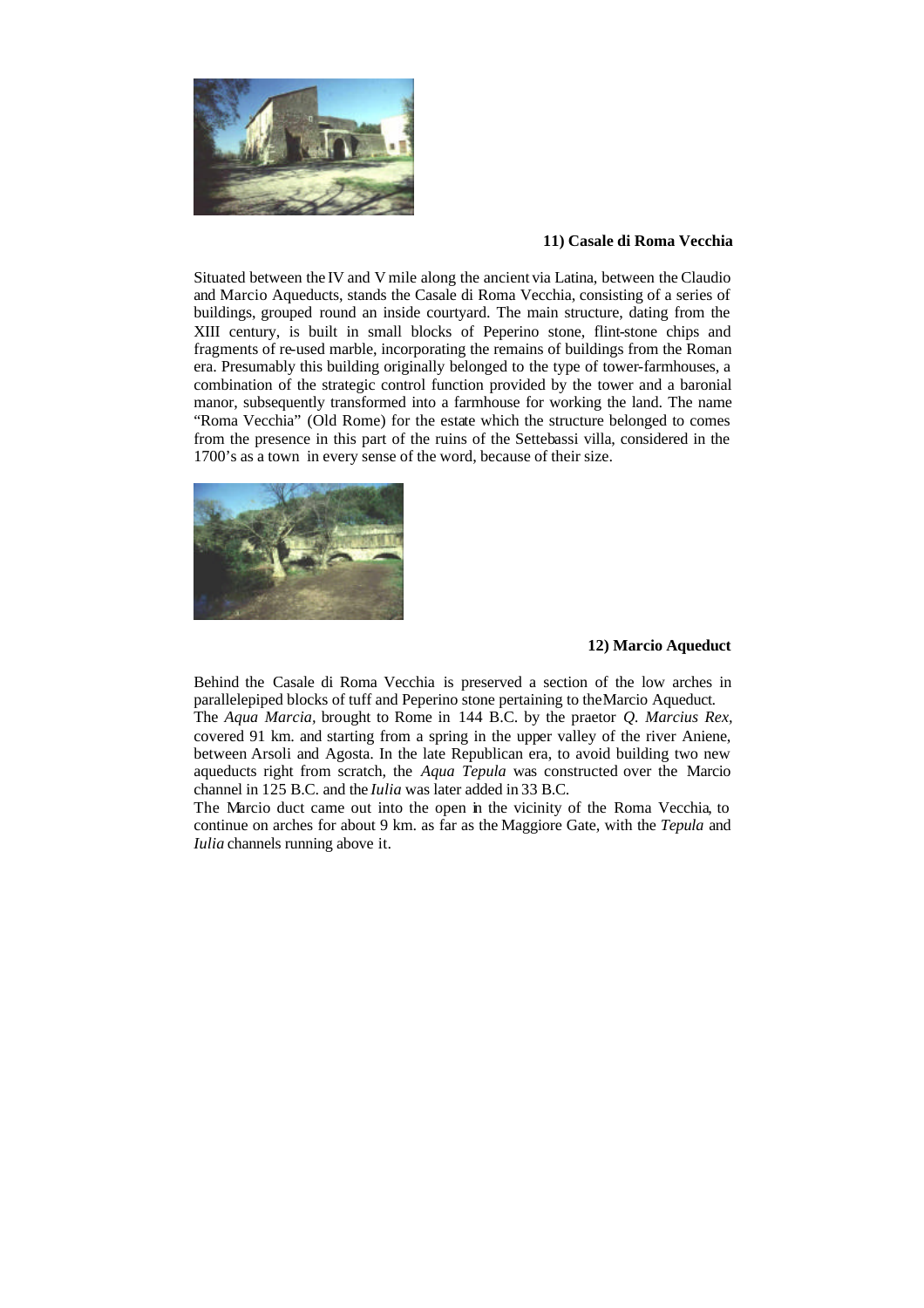#### **13)** *Anio Vetus* **Aqueduct**

Built between 272 and 269 B.C. and financed with the spoils of the war against Pyrrhus, this is the most ancient aqueduct in the area. The channel is built in "Opus Quadratum" tuff with triangular roofing sections, each consisting of two slabs of limestone. The *Anio Vetus,* whose origin comes from the Aniene, turns towards Rome at Capannelle, to reach the Maggiore Gate again following an underground course. Its path is not visible in the area under consideration, but it runs continuously to the east of the other aqueducts and roughly underneath the via Lemonia, with the exception of the Vignacce area, where for a brief spell it lies between the Marcia and the Claudia.



## **14) "Del Sellaretto" Signalman's house**

In the point where the vicolo di Roma Vecchia turns towards the via Tuscolana stands a historical "signalman's house", belonging to the ancient railway line wanted by Pope Pius IX and which in 1862 connected Rome to Ceprano, referred to as "del Sellaretto".



## **15) Settebassi Villa**

After the Quintili villa at the V mile along the Appia Antica, the Settebassi villa is the most extensive in the Roman suburb, considered as a town in the full sense of the word, due to the extent of its ruins. For this reason the locality was called "Roma Vecchia" in the 1700's. The villa, today standing alongside the course of the Tuscolana, was situated in ancient times opposite the VI mile of the via Latina and